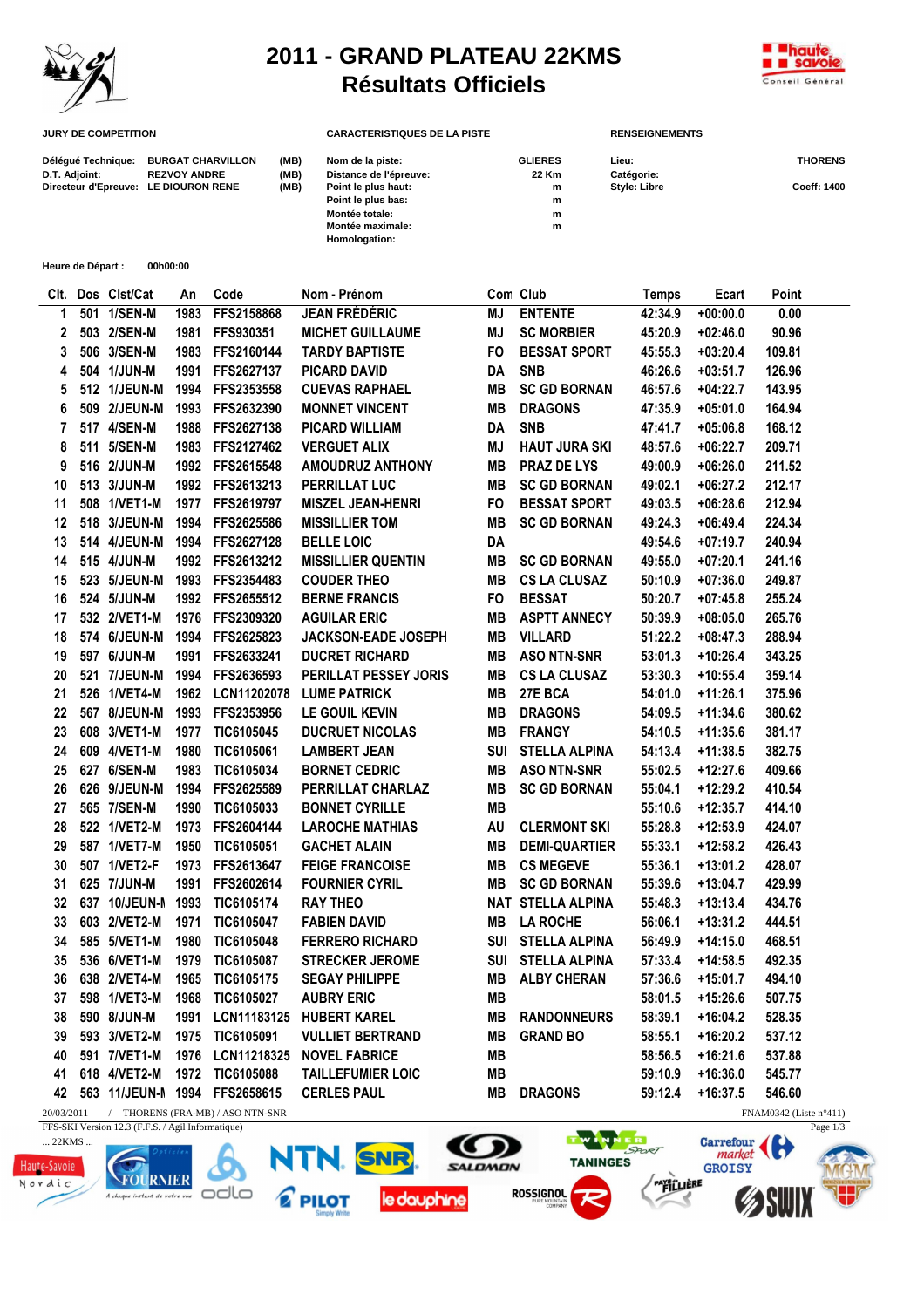



| CIt. | Dos Clst/Cat       | An   | Code                          | Nom - Prénom                   |            | Con Club             | <b>Temps</b> | Ecart      | Point   |
|------|--------------------|------|-------------------------------|--------------------------------|------------|----------------------|--------------|------------|---------|
| 43   | 631 1/SEN-F        | 1987 | FFS2189655                    | <b>VERGUET CHENE MANON</b>     | ΜJ         | <b>SC GAP</b>        | 59:38.2      | $+17:03.3$ | 560.73  |
| 44   | 510 1/JUN-F        | 1992 | FFS2620232                    | <b>BEGHEIN MARINE</b>          | MВ         | <b>SC CONTAMINE</b>  | 59:39.8      | $+17:04.9$ | 561.61  |
| 45   | 578 3/VET4-M       | 1965 | TIC6105093                    | <b>ZOUIGH MARC</b>             | <b>SUI</b> | <b>STELLA ALPINA</b> | 59:43.3      | $+17:08.4$ | 563.53  |
| 46   | 623 2/SEN-F        | 1986 | FFS2199108                    | PIEPER AUDREY                  | SA         | SN                   | 59:44.5      | $+17:09.6$ | 564.19  |
| 47   | 580 4/VET4-M       | 1963 | LCN11183120                   | <b>CLAUDE BENOIT</b>           | MВ         | <b>RANDO</b>         | 59:48.7      | $+17:13.8$ | 566.49  |
| 48   | 570 12/JEUN-M      | 1994 | LCN11201959                   | <b>VAUTEY CLEMENT</b>          | MВ         | <b>SC BELLEVAUX</b>  | 59:52.5      | $+17:17.6$ | 568.57  |
| 49   | 573 1/VET5-M       | 1956 | TIC6105079                    | <b>PINEL PATRICK</b>           | MВ         |                      | 1h00:00.8    | $+17:25.9$ | 573.12  |
| 50   | 519 5/VET2-M       | 1975 | FFS995620                     | <b>FRAMERY VINCENT</b>         | MВ         | <b>PRAZ LYS-SOM</b>  | 1h00:04.3    | $+17:29.4$ | 575.04  |
| 51   | 613 1/VET3-F       | 1969 | TIC6105026                    | <b>AUBRY ANNE MARIE</b>        | <b>MB</b>  |                      | 1h00:15.0    | $+17:40.1$ | 580.90  |
| 52   | 562 2/VET3-M       | 1968 | TIC6105075                    | <b>PERY FRANCK</b>             | MВ         |                      | 1h00:19.9    | +17:45.0   | 583.58  |
| 53   | 584 1/VET6-M       | 1953 | FFS1192214                    | <b>BAUDET HENRI</b>            | PO         | NORDIC66             | 1h00:26.3    | $+17:51.4$ | 587.09  |
| 54   | 533 6/VET2-M       | 1973 | TIC6105081                    | <b>PIQUOT SYLVAIN</b>          | MВ         | <b>ST JEAN DE</b>    | 1h00:35.3    | $+18:00.4$ | 592.02  |
| 55   | 520 1/JEUN-F       | 1993 | FFS2637707                    | <b>CHAMBEL JUSTINE</b>         | MВ         | <b>SC CONTAMINE</b>  | 1h00:45.0    | $+18:10.1$ | 597.34  |
| 56   | 592 5/VET4-M       | 1964 | TIC6105077                    | PIERREL THIERRY                | <b>MB</b>  | <b>GRAND BO</b>      | 1h00:47.1    | $+18:12.2$ | 598.49  |
| 57   | 619 3/VET3-M       | 1969 | TIC6105090                    | <b>VELIKANOV MIKHAIL</b>       | IF         | <b>BRETIGNY</b>      | 1h01:01.3    | $+18:26.4$ | 606.27  |
| 58   | 605 8/VET1-M       | 1980 | TIC6105063                    | LE DIOURON CEDRIC              | MВ         | AS                   | 1h01:52.6    | +19:17.7   | 634.38  |
| 59   | 530 8/SEN-M        | 1982 | FFS2655430                    | <b>CLARION THOMAS</b>          | MВ         | <b>SC D'AGY</b>      | 1h02:00.6    | $+19:25.7$ | 638.76  |
| 60   | 601 7/VET2-M       | 1971 | TIC6105068                    | <b>MERMIER DAMIEN</b>          | MВ         | <b>FRANGY</b>        | 1h02:03.3    | $+19:28.4$ | 640.24  |
| 61   | 621 9/SEN-M        | 1981 | TIC6105039                    | <b>CENCI ANTOINE</b>           | MВ         |                      | 1h02:11.8    | +19:36.9   | 644.90  |
| 62   | 551 8/VET2-M       | 1972 | TIC6105043                    | <b>DEBALME FABIEN</b>          | MВ         | <b>ANNECY LE</b>     | 1h02:33.0    | $+19:58.1$ | 656.52  |
| 63   | 602 6/VET4-M       | 1964 | TIC6105031                    | <b>BETEND JEAN-YVES</b>        | <b>MB</b>  |                      | 1h02:34.9    | $+20:00.0$ | 657.56  |
| 64   | 555 7/VET4-M       | 1961 | FFS2622499                    | <b>CHARTON JEAN NOEL</b>       | ΜJ         | <b>SC ABBAYE</b>     | 1h02:38.0    | $+20:03.1$ | 659.26  |
| 65   | 610 2/VET5-M       | 1957 | FFS1790275                    | <b>SAUVAGET CHRISTIAN</b>      | <b>BO</b>  | <b>SC BASSIN MI</b>  | 1h02:49.1    | $+20:14.2$ | 665.34  |
| 66   | 583 4/VET3-M       | 1969 | TIC6105052                    | <b>GAILLARD LIAUDON DIDIER</b> | MВ         | <b>GD BO</b>         | 1h02:50.6    | $+20:15.7$ | 666.16  |
| 67   | 589 3/SEN-F        | 1984 | FFS2600899                    | <b>PELISSIER CLEMENCE</b>      | ΜV         | <b>SC RANSPACH</b>   | 1h02:53.4    | $+20:18.5$ | 667.70  |
| 68   | 550 9/VET2-M       | 1973 | TIC6105092                    | <b>ZORY JULIEN</b>             | ΜJ         | <b>COLLONGES</b>     | 1h03:02.4    | $+20:27.5$ | 672.63  |
| 69   | 635 10/SEN-M       | 1983 | TIC6105085                    | <b>REZVOY REMI</b>             | <b>MB</b>  | <b>PRINGY</b>        | 1h03:24.5    | $+20:49.6$ | 684.74  |
| 70   | 561 2/VET7-M       | 1950 | LCN11210550                   | <b>CORCELLE VINCENT</b>        | MJ         | <b>SKI CLUB JURA</b> | 1h03:50.6    | $+21:15.7$ | 699.04  |
| 71   | 542 8/VET4-M       | 1963 | FFS2644454                    | <b>BRY THIERRY</b>             | <b>MB</b>  | <b>VILLARD/BOEG</b>  | 1h04:29.0    | $+21:54.1$ | 720.08  |
| 72   | 586 2/VET3-F       | 1970 | LCN11214906                   | <b>HEMPHILL CHRISTINE</b>      | <b>MB</b>  | <b>CS LA CLUSAZ</b>  | 1h04:47.1    | $+22:12.2$ | 730.00  |
| 73   | 549 3/VET3-F       | 1966 | FFS2654863                    | <b>COMAS FLORENCE</b>          | SA         | <b>CN REVARD</b>     | 1h06:00.5    | $+23:25.6$ | 770.22  |
| 74   | 615 13/JEUN-M      | 1994 | TIC6105083                    | <b>POUSSIN LORIS</b>           | MВ         | <b>COLLONGES/SAI</b> | 1h06:50.3    | $+24:15.4$ | 797.51  |
| 75   | 612 9/VET4-M       | 1961 | LCN11204750                   | <b>MANNAZ JEAN-MICHEL</b>      | MВ         | <b>RANDO</b>         | 1h06:51.0    | $+24:16.1$ | 797.89  |
| 76   | 572 1/VET4-F       | 1965 | FFS2619754                    | <b>VIAL GERALDINE</b>          | SA         | <b>CN REVARD</b>     | 1h07:21.4    | $+24:46.5$ | 814.55  |
| 77   | 553 5/VET3-M       | 1967 | LCN11181834                   | LE GOUIL PATRICE               | MВ         | <b>DRAGONS</b>       | 1h08:05.5    | $+25:30.6$ | 838.72  |
| 78   |                    |      | 569 2/VET6-M 1951 TIC6105059  | <b>KACIEL DIDIER</b>           | ΜJ         |                      | 1h08:15.9    | $+25:41.0$ | 844.42  |
| 79   |                    |      | 633 10/VET4-N 1961 TIC6105041 | <b>CESNE THIERRY</b>           | ΜJ         |                      | 1h08:39.0    | $+26:04.1$ | 857.07  |
| 80   |                    |      | 554 11/VET4-N 1964 TIC6105065 | <b>LEMAIRE GILLES</b>          | MВ         | <b>LOVAGNY</b>       | 1h09:20.6    | $+26:45.7$ | 879.87  |
| 81   | 599 2/JUN-F        |      | 1992 LCN11183114              | <b>AUDEVARD ANNELISE</b>       | MВ         | <b>RANDONNEURS</b>   | 1h09:30.0    | $+26:55.1$ | 885.02  |
| 82   | 607 3/VET6-M       |      | 1954 LCN11191051              | <b>MAXENTI JEAN-CHARLES</b>    | MВ         | <b>CNG</b>           | 1h10:16.6    | $+27:41.7$ | 910.56  |
| 83   |                    |      | 600 12/VET4-N 1961 TIC6105040 | <b>CERLES JACQUES</b>          | MВ         | <b>MEYTHET</b>       | 1h10:17.8    | $+27:42.9$ | 911.21  |
| 84   |                    |      | 559 10/VET2-N 1972 TIC6105030 | <b>BETEMPS PHILIPPE</b>        | MB         |                      | 1h11:07.6    | $+28:32.7$ | 938.50  |
| 85   | 622 9/VET1-M       |      | 1980 TIC6105058               | <b>JOURNET DAMIEN</b>          | MВ         |                      | 1h12:10.2    | $+29:35.3$ | 972.81  |
| 86   | 566 2/VET2-F       | 1971 | TIC6105066                    | <b>LUTZ ANNE</b>               | MВ         |                      | 1h12:30.5    | $+29:55.6$ | 983.93  |
| 87   | 560 10/VET1-N 1977 |      | TIC6105046                    | <b>DUPONCEL JEROME</b>         | MВ         | <b>ANNECY LE</b>     | 1h12:35.4    | $+30:00.5$ | 986.61  |
| 88   | 582 4/VET6-M       | 1952 | LCN11198982                   | <b>BOURRIEN GERARD</b>         | MВ         | <b>DRAGONS</b>       | 1h12:39.3    | $+30:04.4$ | 988.75  |
| 89   | 611 5/VET6-M       | 1951 | TIC6105042                    | <b>COSTARELLA GIUSEPPE</b>     | ITA        | <b>BRUSSON AD</b>    | 1h12:46.6    | $+30:11.7$ | 992.75  |
| 90   | 546 4/SEN-F        | 1984 | TIC6105076                    | <b>PESCHEUX ANNE-SOPHIE</b>    | MВ         | <b>ENTREMONT</b>     | 1h13:53.8    | $+31:18.9$ | 1029.57 |
| 91   | 617 13/VET4-N 1962 |      | TIC6105056                    | <b>JACQUES PATRICK</b>         | ΜJ         | <b>GEX</b>           | 1h14:28.9    | $+31:54.0$ | 1048.81 |
| 92   | 537 4/VET3-F       | 1969 | TIC6105054                    | <b>GRASSET LUCILE</b>          | DA         |                      | 1h14:37.3    | $+32:02.4$ | 1053.41 |
|      |                    |      |                               |                                |            |                      |              |            |         |